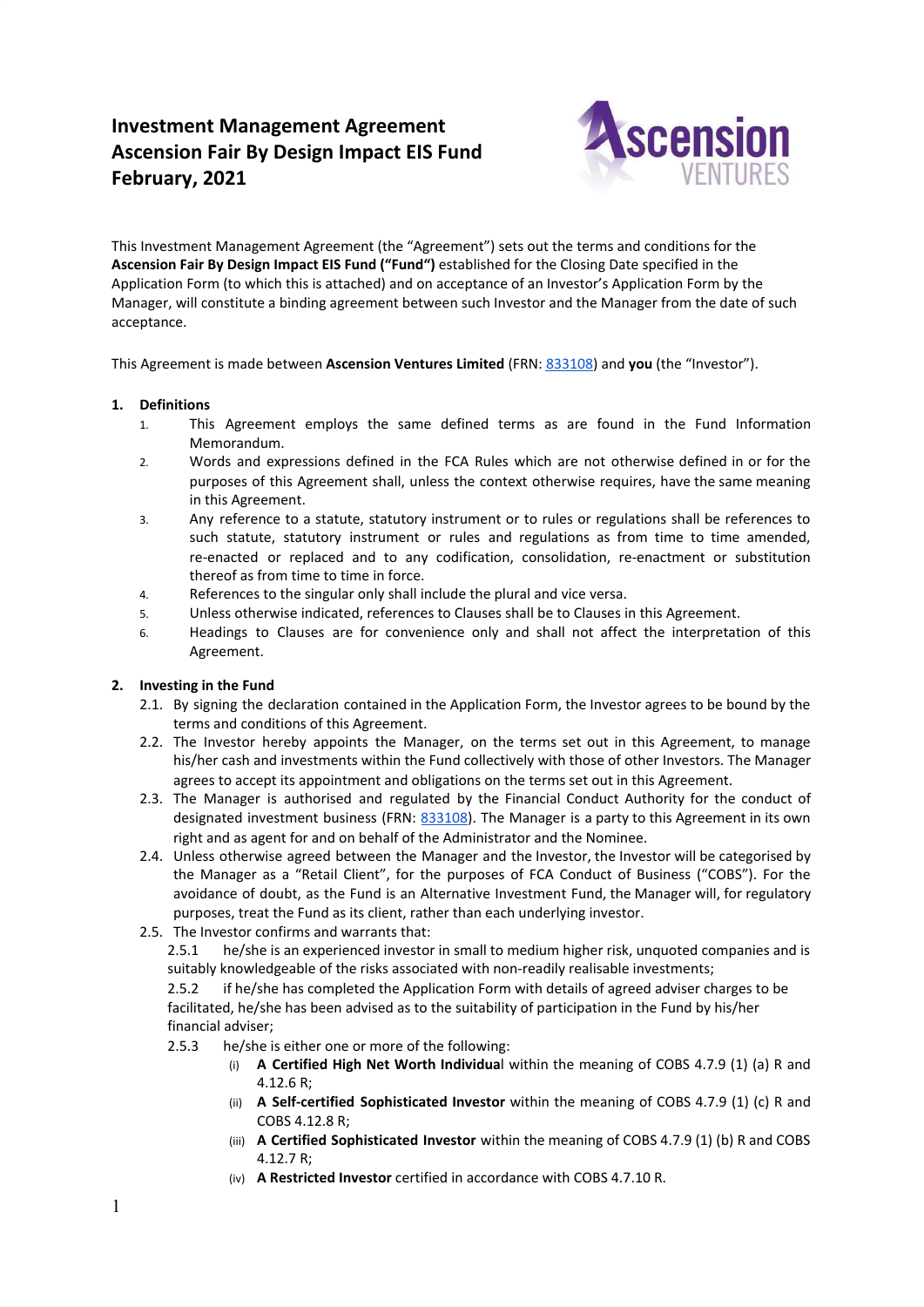2.6. The Investor confirms that he/she is not seeking advice from the Manager on the merits of any investment in respect of the Fund. The Investor has the right to cancel this Agreement for a period of up to 14 calendar days from the day on which the Manager accepts the Investor's Application Form. If wishing to cancel, a cancellation form is available on request to the Manager and should be completed and returned in accordance with the instructions printed on it, so as to arrive at the offices of the Administrator and Custodian not later than the 14th calendar day after acceptance. In the event of cancellation, the Manager will procure that the Investor will receive back from the Administrator and Custodian his/her Subscription, net of the Administrator and Custodian's reasonable processing costs within 28 days after receipt of the completed cancellation form; and all further provisions of this Agreement shall cease thereupon to apply. Anti-money laundering regulations aim to prevent criminal property being used or disguised as legitimate wealth. The Custodian and Administrator has a duty to comply with any applicable anti-money laundering provisions including the Proceeds of Crime Act 2002, Money Laundering and Terrorist Financing (Amendment) Regulations 2019 and the FCA Rules. The Custodian and Administrator must, therefore, verify the Investor's identity and report suspicious transactions to the appropriate enforcement agencies. If the Investor does not provide the identity verification information when requested by the Custodian and Administrator, the Custodian and Administrator may be unable to accept any instructions from the Investor or to comply with its obligations under this Investor Agreement in whole or in part.

# **3. Subscriptions**

- 3.1. In respect of the Fund:
	- 3.1.1. The Investor shall make a Subscription of not less than £25,000, or such lower amount as agreed by the Manager at its sole discretion, at the same time as submitting his or her Application Form to invest in the Fund.
	- 3.1.2. The Investor may apply to make further Subscriptions to the Fund over the lifetime of the Fund and those further Subscriptions may be accepted or rejected by the Manager in its sole discretion. The total Subscriptions made to the Fund by the Investor shall be the initial value of the Investor's Portfolio.
- 3.2. The Administrator and Custodian shall deposit Subscriptions received in a client account pursuant to Clause 7 pending their investment.

# **4. Services**

- 4.1. Subject to Clause 7.3, the Manager will manage the Fund as from the Investor Subscription date onwards on the terms set out in this Agreement. The Manager will exercise all discretionary powers in relation to the selection of, or exercising rights relating to, Investments of the Fund on the terms set out in this Agreement.
- 4.2. On behalf of the Investor, the Manager has engaged the Administrator and Custodian to provide safe custody services.
- 4.3. The Manager shall not, however, except as expressly provided in this Agreement or unless otherwise authorised, have any authority to act on behalf of, or in respect of, the Investor or to act as the agent of the Investor.

# **5. Investment Objectives and Restrictions**

- 5.1. In performing its services, the Manager shall have regard to and shall comply with the Investment Objective and the Investment Restrictions set out in Schedule 1 to this Agreement.
- 5.2. In performing its services, the Manager shall at all times have regard to:
	- 5.2.1. the intention that the Fund attracts EIS Income Tax Relief and/or CGT Relief/Deferral due to CGT Exemption, and
	- 5.2.2. all Applicable Laws.
- 5.3. Generally, the Manager reserves the right to return uninvested cash if it concludes that it cannot be properly invested for the Investor and it considers it to be in the best interests of the Investor, having regard to availability of EIS Reliefs and/or CGT Relief/Deferral due to CGT Exemption for the Investor.
- 5.4. In the event of a gradual realisation of Investments prior to termination of the Fund under Clause 15.1, the cash proceeds of realised investments will be distributed amongst the Investors in accordance with their interest in the Investments. For the avoidance of doubt, any proceeds shall be distributed subject to any deduction of fees as set out in Schedule 2 of this Agreement.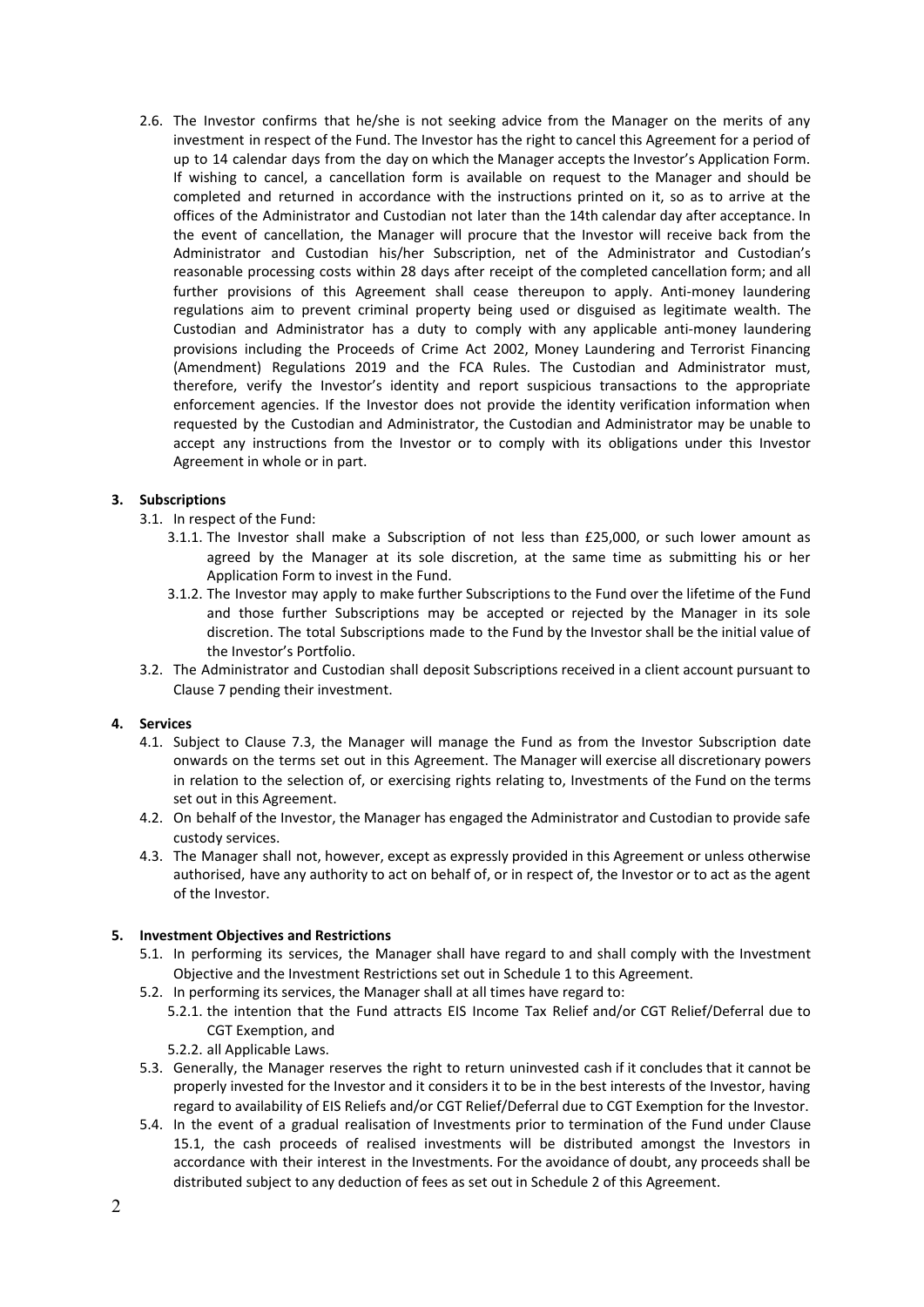# **6. Terms Applicable to Dealing**

- 6.1. In effecting transactions for the Fund, the Manager will act in accordance with the FCA Rules and will ensure that best execution is sought at all times and deals are made on such markets and exchanges and with such counterparties as the Manager thinks fit as follows:
	- 6.1.1. in relation to transactions in quoted securities, deals are made on such markets and exchanges and with such counterparties; and
	- 6.1.2. in relation to transactions in unquoted securities, deals are entered into on the best commercial terms in the circumstances;

and, in either case, as the Manager considers to be in the best interests of the Fund. The Manager maintains a written execution policy with respect to the Fund and the transactions which it enters into in relation to the Fund, which is annexed to this Agreement. The Manager will provide a hard copy to the Investors upon written request.

- 6.2. Where clause 6.1.1 applies, it is agreed that all transactions will be:
	- 6.2.1. effected in accordance with the rules and regulations of the relevant market or exchange and the Manager shall take all reasonable steps as may be required or permitted by such rules and regulations and/or by good market practice; and
	- 6.2.2. subject to the rules and customs of the exchange or market and/or clearing house through which the transactions are executed and to all Applicable Laws so that:
		- 6.2.2.1. if there is any conflict between the provisions of this Agreement and any such rules, customs or Applicable Laws, the latter shall prevail; and
		- 6.2.2.2. action may be taken as thought fit in order to ensure compliance with any such rules, customs or Applicable Laws.
- 6.3. **The Investor acknowledges that the Portfolio will be invested in a range of unlisted securities and, there is generally no relevant market or exchange and consequent rules and customs, and there will be varying practices for different securities. Transactions in unlisted securities will be effected on the best commercial terms which can be secured by the Manager. The Investor hereby confirms that it consents to the written execution policy. In particular, the Investor agrees that the Manager may trade outside of a regulated market or MTF, each as defined in the FCA Rules.**
- 6.4. Subject to the FCA Rules, transactions for the Portfolio may be aggregated with those of other clients of the Manager, and of the Manager's employees and Associates and their employees. Investments made pursuant to such transactions will be allocated on a fair and reasonable basis in accordance with the FCA Rules and reasonable endeavors will be made to ensure that the aggregation will work to the advantage of each of the Investors, including the Investor, but the Investor acknowledges that the effect of aggregation may work on some occasions to the Investor's disadvantage.
- 6.5. Where transactions for the Investor are aggregated with transactions undertaken for other Investors, the Manager shall have absolute discretion as to the number of shares in an Investee Company held as an Investment for the Fund allocated to the Investor, provided that Investors shall not have fractions of shares. Minor rounding up or down may be allowed to prevent Investors being deemed to be interested in fractions of shares and the aggregate of fraction entitlements may be held by the Administrator and Custodian for the Manager, but the Investor will always be the beneficial owner of the shares allocated to him.
- 6.6. Certain categories of professional persons are required to be excluded from any Investments to which they or their employer are connected, for the purposes of prevailing EIS legislation (Income Tax Act 2007, sections 163, 166, 167, 168, 170 and 171). If this applies to the Investor, in relation to a given potential Investment his/her allocations of that Investment will be redistributed across all other Investors as equitably as practically possible, and an equivalent cash amount will be re-credited to his/her Portfolio.
- 6.7. The Manager will act in good faith and with due skill, care and diligence in its choice and use of counterparties but, subject to this obligation, shall have no responsibility for the performance by any counterparty of its obligations in respect of transactions effected under this Agreement.
- 6.8. Proceeds of a sale of an Investment ("Proceeds") will be credited to an Investor's Portfolio which has an interest in the relevant Investee Company;
	- 6.8.1. and such Proceeds will be distributed to the Investor, subject to the Fund being in receipt of the Proceeds in its bank account in cleared funds; and
	- 6.8.2. deduction of any fees due and payable by the Investor as set out in Schedule 2 of this Agreement.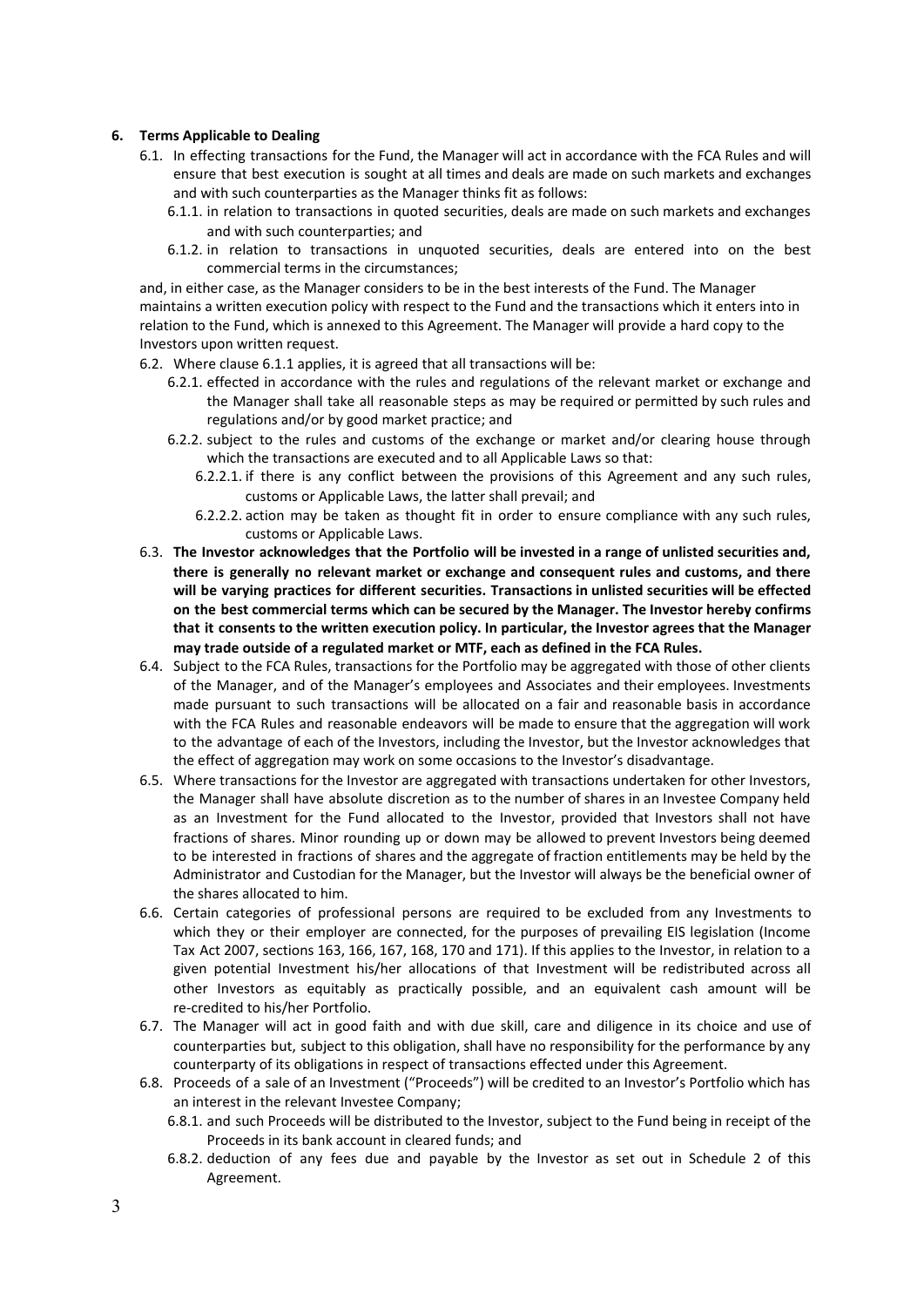#### **7. Custody and Administration Arrangements**

- <span id="page-3-0"></span>7.1. By signing the Application Form, the Investor consents to the Manager entering into an agreement with the Administrator and Custodian to provide a custody, safe-keeping and administrative service:
	- 7.1.1. references to the Administrator and Custodian in this Clause [7](#page-3-0) (and in this Agreement generally) do not themselves create a contractual relationship between the Administrator and Custodian and the Manager;
	- 7.1.2. where such references define the role and function of the Administrator and Custodian and are for any reason inconsistent with the provisions of the Administrator and Custodian's agreement of business, then the Administrator and Custodian's own agreement will prevail.
- 7.2. The Administrator and Custodian will be responsible for the safe keeping of Investments and cash that comprise the Fund, including the settlement of transactions, collection of income and the effecting of other administrative actions in relation to the Investments.
- 7.3. Investments will be registered in the name of the Administrator and Custodians' appointed Nominee on behalf of the Investor.
- 7.4. The Administrator and Custodian will hold any title documents or documents evidencing title to the Investments.
- 7.5. Investments or title documents may not be lent to a third party and nor may there be any borrowing against the security of the Investments or such documents.
- 7.6. An Investment may be realised in order to discharge an obligation of the Investor under this Agreement, for example in relation to the payment of any overdue fees, costs and expenses.
- 7.7. The Administrator and Custodian will arrange for the Manager to receive details of any shareholder meetings of shareholders in Investee Companies and any other important information issued to shareholders by the Investee Companies. The Manager may apply to the Administrator and Custodian for a proxy directing how any voting rights are to be exercised by the Administrator and Custodian in respect of an Investee Company.
- 7.8. The Administrator and Custodian will hold cash subscribed by the Investor in accordance with the Client Money Rules of the FCA. Such cash balance will be deposited with an authorised credit institution in a bank account (or accounts) opened and maintained in the name of the Administrator and Custodian. The Administrator and Custodian may debit or credit the Investor's account for all sums payable by the Manager or to the Manager or the Investor (including dividends receivable in cash and fees and other amounts payable by the Investor).
- 7.9. The Custodian will hold the Investors money pending investment using a segregated omnibus account which will have trust status and will be kept separate from any money belonging to the Custodian.
- 7.10. The Investor acknowledges that their investments will be registered in the name of the Nominee but it will be held on trust by the Nominee and the Investor will remain beneficial owner of the investments.
- 7.11.No interest will be paid on credit balances in the said bank account in accordance with the Administrator and Custodian's agreement.

# **8. Reports and Information**

- 8.1. The Investor will be sent an electronic valuation report every 3 months, in compliance with the FCA Rules and in accordance with the Administrator and Custodian agreement. In addition, Investors will receive a portfolio report every six months, in April and October. Five years after an investment in an investee business, portfolio reports will move to an annual basis each December. Reports will include a measure of performance (using IPEV Guidelines) in the later stages of the Fund, once valuations are available for the Investments.
- 8.2. Details of dividends which are received in respect of the Investments will be provided in respect of each tax year ending 5 April and appropriate statements sent to the Investor.
- 8.3. Contract notes will be provided for each transaction for the Investor's Portfolio, which is of a type that conventionally generates a contract note. In other cases, the Manager will confirm to the Investor when a transaction has been entered into and the number of shares or securities under that transaction which have thereby been allocated to, or sold on behalf of, the Investor's Portfolio.
- 8.4. The Manager shall supply (or arrange for the Administrator and Custodian to supply) such further information, which is in its possession or under its control (and which the Manager does not consider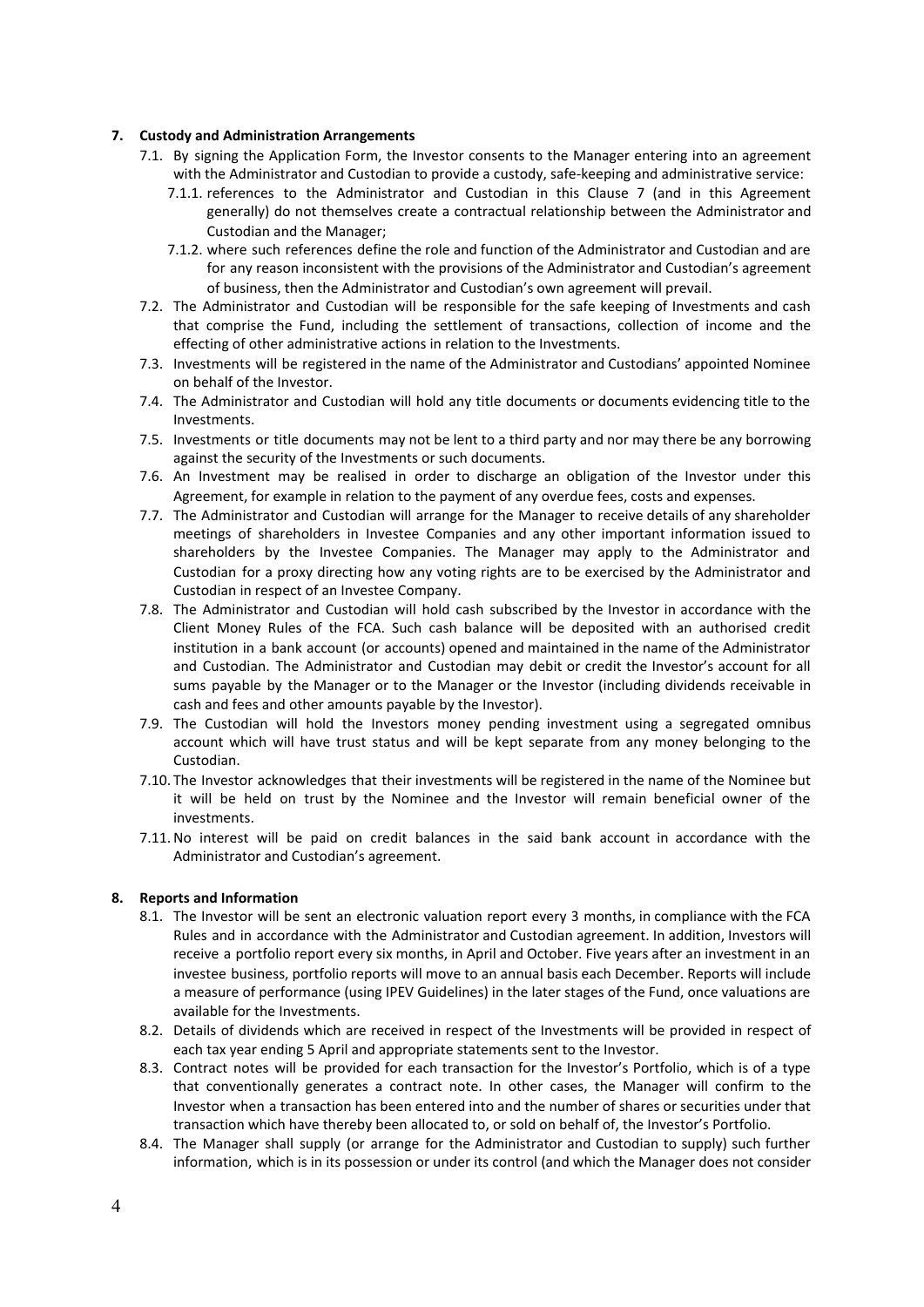to be commercially sensitive) as the Investor may reasonably request as soon as reasonably practicable after receipt of such request.

8.5. Any statements, reports or information provided by the Manager under this Clause 8 to the Investor will state the basis of any valuations of Investments provided.

#### **9. Fees and Expenses**

- <span id="page-4-1"></span>9.1. The Manager, the Administrator and the Custodian shall receive fees for their respective services, and reimbursements of costs and expenses, as set out in Schedule [2](#page-11-0) to this Agreement.
- 9.2. Fees payable to the Administrator and Custodian may be deducted by the Administrator and Custodian at source, upon presentation of an invoice to the Manager.
- 9.3. The Manager is entitled to receive fees from the Portfolio in consideration of its services, as set out in Schedule [2](#page-11-0) of this Agreement.

#### **10. Management and administration obligations**

- 10.1. The Manager shall devote such time and attention and have all necessary competent personnel and equipment as may be required to enable it to provide the management services, set out in this agreement, properly, efficiently and in compliance with the FCA Rules.
- 10.2. Except as disclosed in the Information Memorandum and as otherwise provided in this Agreement (for example on early termination), the Manager will procure that the Administrator and Custodian does not take, any action which may prejudice the tax position of the Investor insofar as they are aware of the relevant circumstances, and in particular which may prejudice obtaining the EIS Reliefs and/or CGT Relief/Deferral for the Fund's Investments in relation to the Qualifying Companies.

#### **11. Obligations of the Investor**

- <span id="page-4-0"></span>11.1. The Investor's participation in the Fund shall be on the basis of the declarations and representations made by the Investor in his/her Application Form and further on the basis that he/she agrees to notify the Manager:
	- 11.1.1. whether or not he/she wishes to seek EIS Income Tax Relief and/or CGT Deferral for the Investments;
	- 11.1.2. if any Investment by the Fund is in any company with which the Investor is connected within section 163 and sections 166 to 171 of the ITA, (in which case Clause 6.6 of this Agreement will apply at once);
	- 11.1.3. if, within three years of the date of issue of shares to his/her Portfolio in a Qualifying Company or within three years of commencement of trade if later, the Investor becomes connected with the company or receives value from such company (in which case clause 6.6 will apply at that time); and
	- 11.1.4. of the Investor's tax district, tax reference number and National Insurance number.
- 11.2. The Investor confirms that the information stated in the Application Form in these (and all other) respects is true and accurate as at the date of this Agreement.
- 11.3. The Investor agrees immediately to inform the Manager in writing of any change of tax status, other material change in circumstance and any change in the information provided in the Application Form to which Clause [11.1](#page-4-0) above refers.
- 11.4. In addition, the Investor agrees to provide the Manager with any information, which it reasonably requests, for the purposes of managing the Fund pursuant to the terms of this Agreement.

#### **12. Delegation and Assignment**

12.1. The Manager may, where reasonable, employ agents, including Associates, to assist the Manager in performing its services under this Agreement, in which case it will act in good faith and with due skill.

#### **13. Potential Conflicts of Interest and Disclosure**

13.1. The Manager may provide similar services or any other services whatsoever to any other client and shall not in any circumstance be required to account to the Investor for any profits earned in connection therewith. So far as is deemed practicable the Manager will use all reasonable endeavors to ensure fair treatment as between the Investor and other clients in compliance with the FCA Rules. The Manager has in place a conflict of interest policy (the Conflict Policies) pursuant to the FCA Rules, which sets out how it identifies and manages conflicts of interest.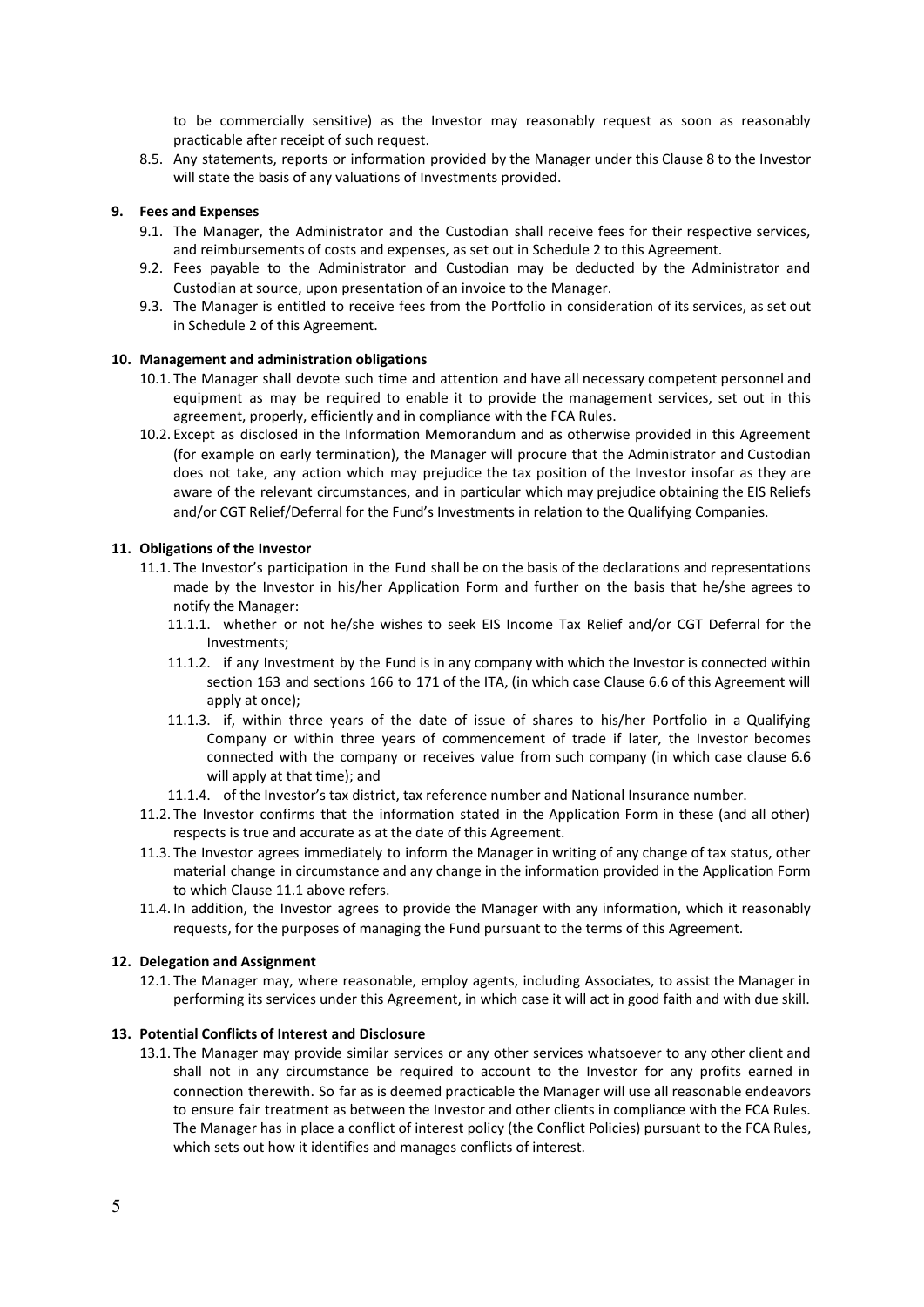- 13.2.Under the respective Conflicts Policies, the Manager is required to take all reasonable steps to identify conflicts of interest between:
	- 13.2.1. itself, including its employees and contracted consultants, or any person directly or indirectly linked to them by control, and a client of the Manager; or
	- 13.2.2. one client of the Manager and another such client.
- 13.3. The Manager will take the appropriate steps should they identify any conflicts that may arise in other situations including between the Manager and any of its shareholders. Where the Manager owes a duty to such clients, it must maintain and operate arrangements to prevent any conflict from giving rise to a material risk of damage to the interests of its clients.
- 13.4. A copy of the Conflicts Policy is available upon request.

#### **14. Liability of the Manager**

- 14.1. The Manager will act at all times in good faith and with due skill.
- 14.2. The Manager shall not be liable for any loss to the Investor arising from any investment decision made or advised in accordance with the Investment Objective and the Investment Restrictions or for other action in accordance with this Agreement, except to the extent that such loss is directly due to the negligence or willful default or fraud of the Manager, or of its Associates or any of their respective employees.
- 14.3. Subject to Clauses 7 and 14.1, the Manager shall not be liable for any defaults of any counterparty, agent, banker, nominee or other person or entity which holds money, investments or documents of title for the Fund, other than such party which is its Associate.
- 14.4. In the event of any failure, interruption or delay in the performance of the Manager's obligations resulting from acts, events or circumstances not reasonably within its control including but not limited to war, riot, civil commotion, terrorism or threat thereof, acts or regulations of any governmental or supranational bodies or authorities and breakdown, failure or malfunction of any telecommunications or computer service or systems, the Manager shall not be liable or have any responsibility of any kind for any loss or damage thereby incurred or suffered by the Investor.
- 14.5. **The Manager does not give any representations or warranty as to the performance of the Portfolio. The Investor acknowledges that EIS Investments are high-risk investments. There is a restricted market for such Investments and it may, therefore, be difficult to sell the Investments or to obtain reliable information about their value. The Investor undertakes that he/she has himself/herself considered the appropriateness of an investment in EIS Qualifying Companies carefully and has noted the risk warnings set out in the Information Memorandum about the Fund.**

#### **15. Termination**

- <span id="page-5-0"></span>15.1. The Manager may set a date, which it shall notify to the Investor, on which the Fund will terminate, giving no less than one years written notice. In the case of an Investor's Portfolio the intention is to exit all Investee Companies in the Portfolio between five and eight years after the relevant Closing Date. On termination of the Fund, all shares held in the Portfolio will either be sold, and cash transferred to the Investor, in accordance with the distribution provisions set out in clause 6.8, or the shares will be transferred into the Investor's name or as the Investor may otherwise direct. The Manager reserves the right to extend any date set under this clause 15.1 if it reasonably feels that it is in the best interest of the Investor.
- 15.2. The Investor may serve reasonable written notice on the Manager seeking to withdraw non-cash assets from his/her Portfolio in circumstances where this is sanctioned in accordance with the provisions of paragraph 2 of the Schedule to the Financial Services and Markets Act 2000 (Collective Investment Schemes) Order 2001 (as amended, and as treated as amended by implication in accordance with prevailing EIS legislation enacted after the coming into force of the said Order). In the case of a request to withdraw non-cash assets from the Investor's Portfolio the Investor is warned that, and accordingly acknowledges:
	- 15.2.1. that he/she may lose EIS Reliefs and/or CGT Relief/Deferral due to CGT Exemption in Qualifying Companies where such a request to withdraw requires Investments to be sold; and
	- 15.2.2. that it may not be practicable for the relevant shares to be immediately sold or transferred in which case there may be a delay in completing the withdrawal. If it is practicable to effect, and the Investor decides to proceed with, an early withdrawal, the Manager will, unless the Investor otherwise requests, effect the withdrawal (whether of cash, non-cash assets or both, or where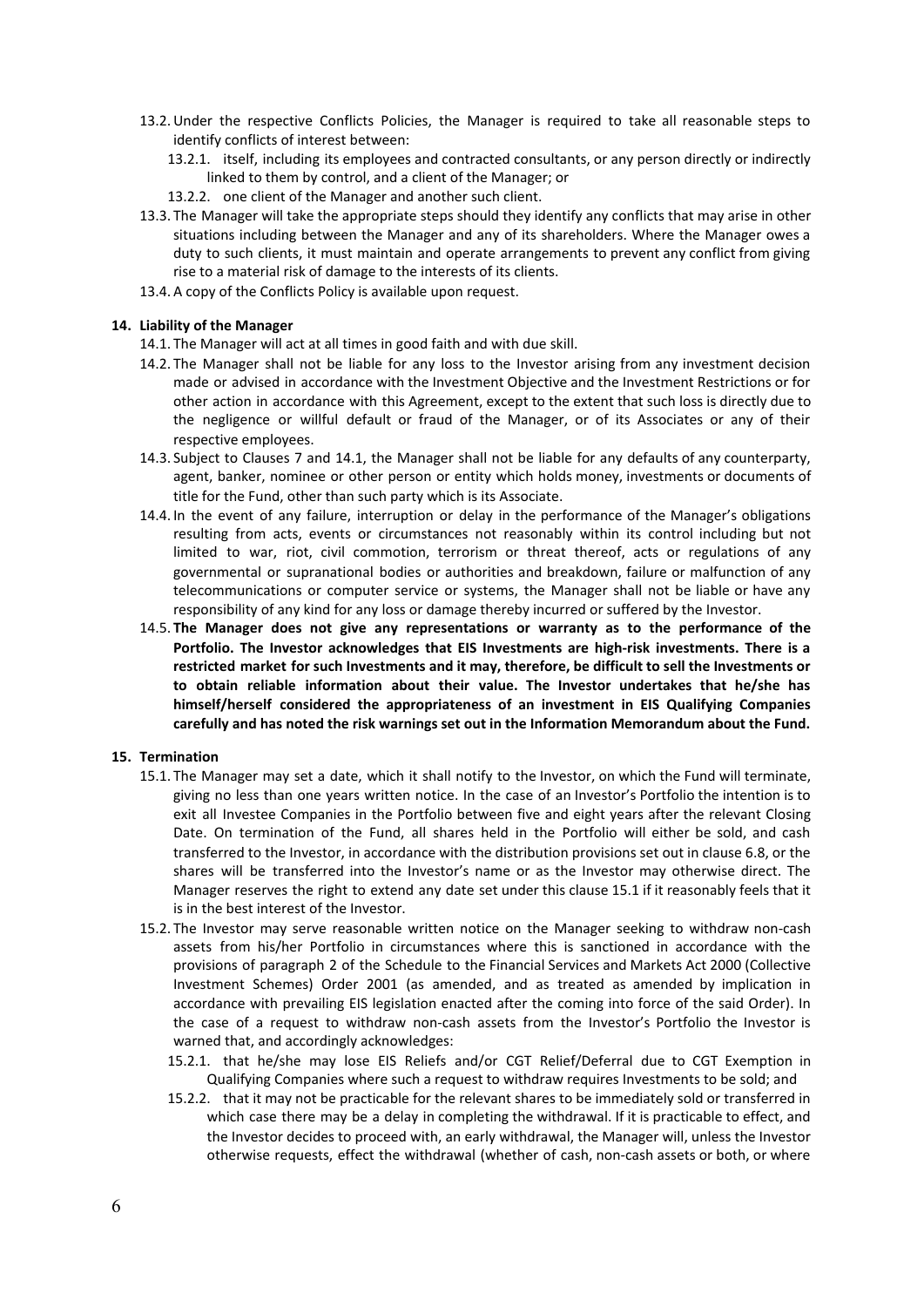the Investor's instruction to the Manager is to seek to realise non-cash assets for their cash value) on the last business day of the month following that in which such decision is made.

15.3. If the Manager gives to the Investor not less than three months' written notice of its intention to terminate its role as Manager under this Agreement, or the Manager ceases to be appropriately authorised by the FCA or becomes insolvent, then the Manager shall endeavor to make arrangements to transfer the Fund to an appropriately authorised and regulated discretionary investment manager in which case that discretionary investment manager shall assume the role of the Manager under this Agreement. Failing which this Agreement shall terminate forthwith and, subject to Clause 16, the Investments in the Portfolio shall be transferred into the Investor's name or as the Investor may otherwise direct. If the Administrator and Custodian's terms of business are terminated, or otherwise in circumstances where there is no authorised custodian providing a custody, safekeeping and administration service to the Investor, the Manager shall use reasonable endeavors to procure that an appropriately authorised and regulated custodian is appointed, failing which this Agreement shall terminate forthwith and, subject to Clause 16, the Investments in the Portfolio shall be transferred into the Investor's name or as the Investor may otherwise direct.

#### **16. Consequences of Termination**

- 16.1.On termination of this Agreement pursuant to Clause [15,](#page-5-0) the Manager will use reasonable endeavors to complete all transactions in progress at termination expeditiously on the basis set out in this Agreement.
- 16.2. Termination will not affect accrued rights, existing commitments or any contractual provision intended to survive termination and will be without penalty or other additional payments save that the Portfolio will bear the cost of fees, expenses and costs properly incurred by the Manager or the Administrator and Custodian up to and including the date of termination and payable under the terms of this Agreement.
- 16.3.On termination, the Manager may retain or realise such Investments as may be required to settle transactions already initiated and to pay the Investor's outstanding liabilities, including fees, costs and expenses payable under Clause [9](#page-4-1) of this Agreement, the details of which are set out in Schedule 2 to this Agreement.

#### **17. Confidential Information**

- <span id="page-6-0"></span>17.1.None of the parties shall disclose to third parties information the disclosure of which by it would be or might be a breach of duty or confidence to any other person.
- 17.2. In performing this Agreement, the Manager shall be required to make use of information which comes to the notice of their respective employees, officers or agents (or those of any of their respective Associates) unless this has come to the actual notice of the individual employees, officers or agents whom the Manager specifically retained for the purposes of providing services under this Agreement to the Investor.
- 17.3. The Manager will at all times keep confidential information acquired in consequence of this Agreement, except for information which:
	- 17.3.1. is public knowledge; or
	- 17.3.2. either of them may be entitled or bound to disclose under compulsion of law; or
	- 17.3.3. is required to be disclosed by regulatory agencies; or
	- 17.3.4. is given to their respective professional advisers where reasonably necessary for the performance of their professional services; or
	- 17.3.5. needs to be shared with the Administrator and Custodian for the proper performance of this Agreement; or
	- 17.3.6. is shared between the Manager in the performance of their respective duties under this Agreement; or
	- 17.3.7. is authorised to be disclosed by the Investor, provided that in making such disclosure the Manager, as the case may be, shall use all reasonable endeavors to prevent any breach of this Clause [17](#page-6-0) through further or onward disclosure thereof.

#### **18. Complaints and Compensation**

18.1. The Manager has established procedures in accordance with the FCA Rules for consideration of complaints. Details of these procedures are available on request. Should an Investor have a complaint, he should contact the Manager in the first instance. If the Manager cannot resolve the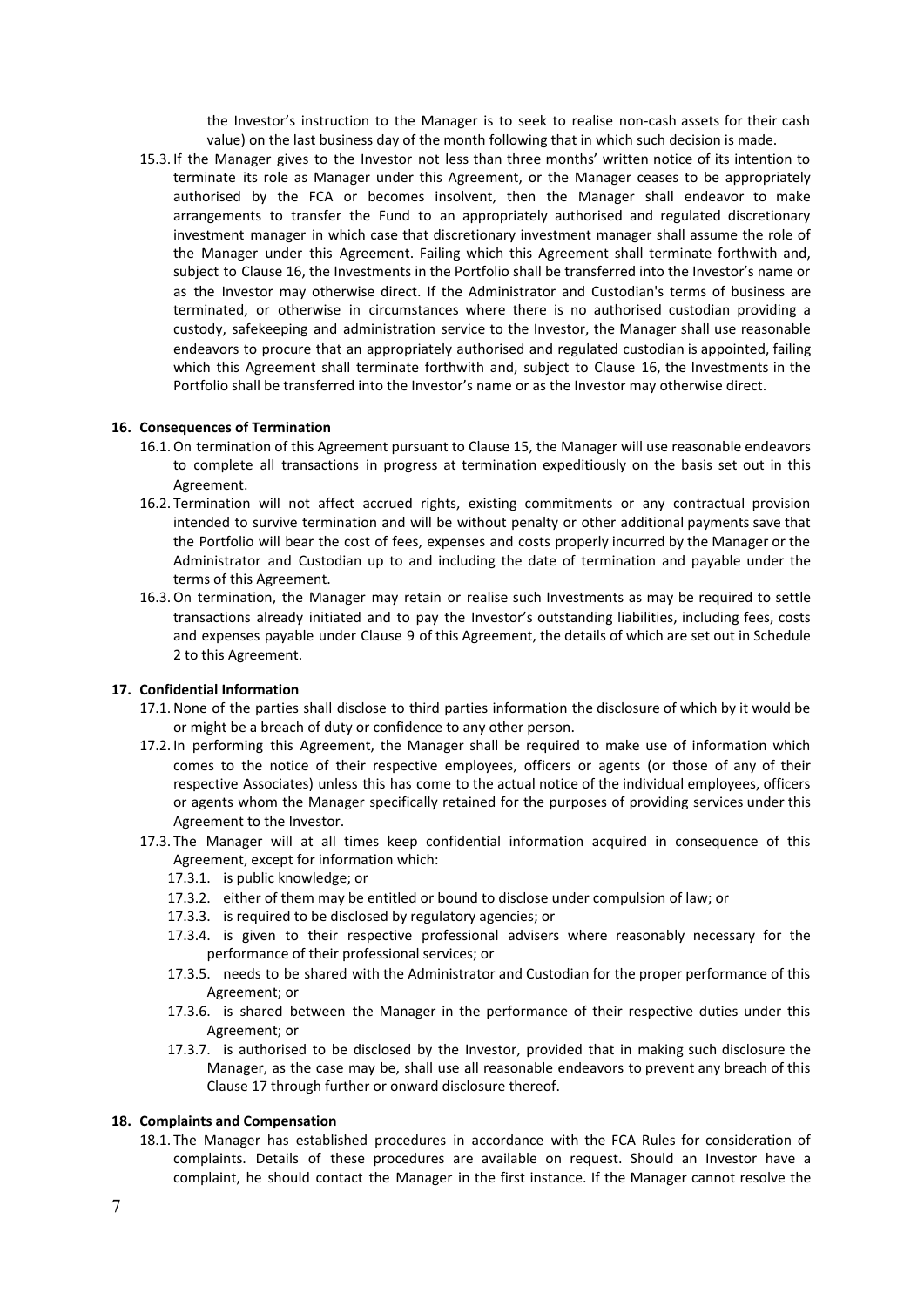complaint to the satisfaction of the Investor, the Investor may be entitled to refer it to the Financial Ombudsman Service. The Financial Ombudsman can be contacted at: Website: www.financial-ombudsman.org.uk Tel: 0800 023 4567.

18.2. The Manager and Administrator participates in the Financial Services Compensation Scheme, established under the FSMA, which may provide compensation to eligible Investors in the event of the failure of the firm. However, please note, should the Investee Companies fail, your investment is not covered by the Scheme. Payments under the designated investment business scheme are limited to a maximum of the first £85,000 of the claim. Further information is available on the [FSCS](https://www.fscs.org.uk/) website.

#### **19. Notices, Instructions and Communications**

- 19.1.Notices of instructions to the Manager should be in writing and signed by the Investor, except as otherwise specifically indicated.
- 19.2. The Manager may rely and act on any instruction or communication which purports to have been given by persons authorised to give instructions by the Investor under the Application Form or subsequently notified by the Investor from time to time and, unless that relevant party receives written notice to the contrary, whether or not the authority of such person shall have been terminated.

#### **20. Unsolicited real-time financial promotion**

20.1. The Manager may communicate an unsolicited real-time Financial Promotion (i.e. interactive communications such as a telephone call promoting Qualifying Company investments) to the Investor.

#### **21. Amendments**

21.1. The Manager may amend this Agreement by giving the Investor not less than ten business days' written notice. The Manager may also amend these terms by giving the Investor written notice with immediate effect if such is necessary in order to comply with HMRC requirements in order to maintain the EIS Reliefs and/or CGT Relief/Deferral due to CGT Exemption in Qualifying Companies or in order to comply with the FCA Rules, and the Investor shall be bound thereby.

#### **22. Data Protection**

22.1 All parties may comply with all applicable requirements of the Data Protection Legislation. The parties acknowledge that for purposes of the Data Protection Legislation, the Investor is the data subject and the Manager is the controller. All data which the Investor provides to the Manager, Custodian and all the companies within the Groups is held by that party subject to the General Data Protection Regulation 2016/679 ('GDPR') and Data Protection Act 2018. The Investor agrees that the Manager, the Custodian and all the companies within the Groups may pass personal data to each other and to other parties insofar as is necessary in order for them to provide their Services as set out in this Agreement and to the FCA and any regulatory authority which regulates them and in accordance with all other Applicable Laws. The investor should contact the Manager, in case they require a list of third-party providers whose services may be utilised in the administration of this application. The types of the personal data and how the Manager uses them can be found in [https://www.ascensionventures.com/privacy-policy.](https://www.ascensionventures.com/privacy-policy)

#### **23. Entire Agreement**

- <span id="page-7-0"></span>23.1. This Agreement, together with the Application Form, comprises the entire agreement. Each party agrees that it shall have no remedies in respect of any statement, representation, assurance or warranty (whether made innocently or negligently) that is not set out in this Agreement. Each party agrees that it shall have no claim for innocent or negligent misrepresentation based on any statement in this Agreement.
- 23.2. Clause [23.1](#page-7-0) is without prejudice to the Administrator and Custodian Agreement.

#### **24. Rights of Third Parties**

24.1. A person who is not a party to this Agreement has no right under the Contracts (Rights of Third Parties) Act 1999 to enforce any term of this Agreement, but this does not affect any right or remedy of such third party which exists or is available apart from that Act.

#### **25. Severability**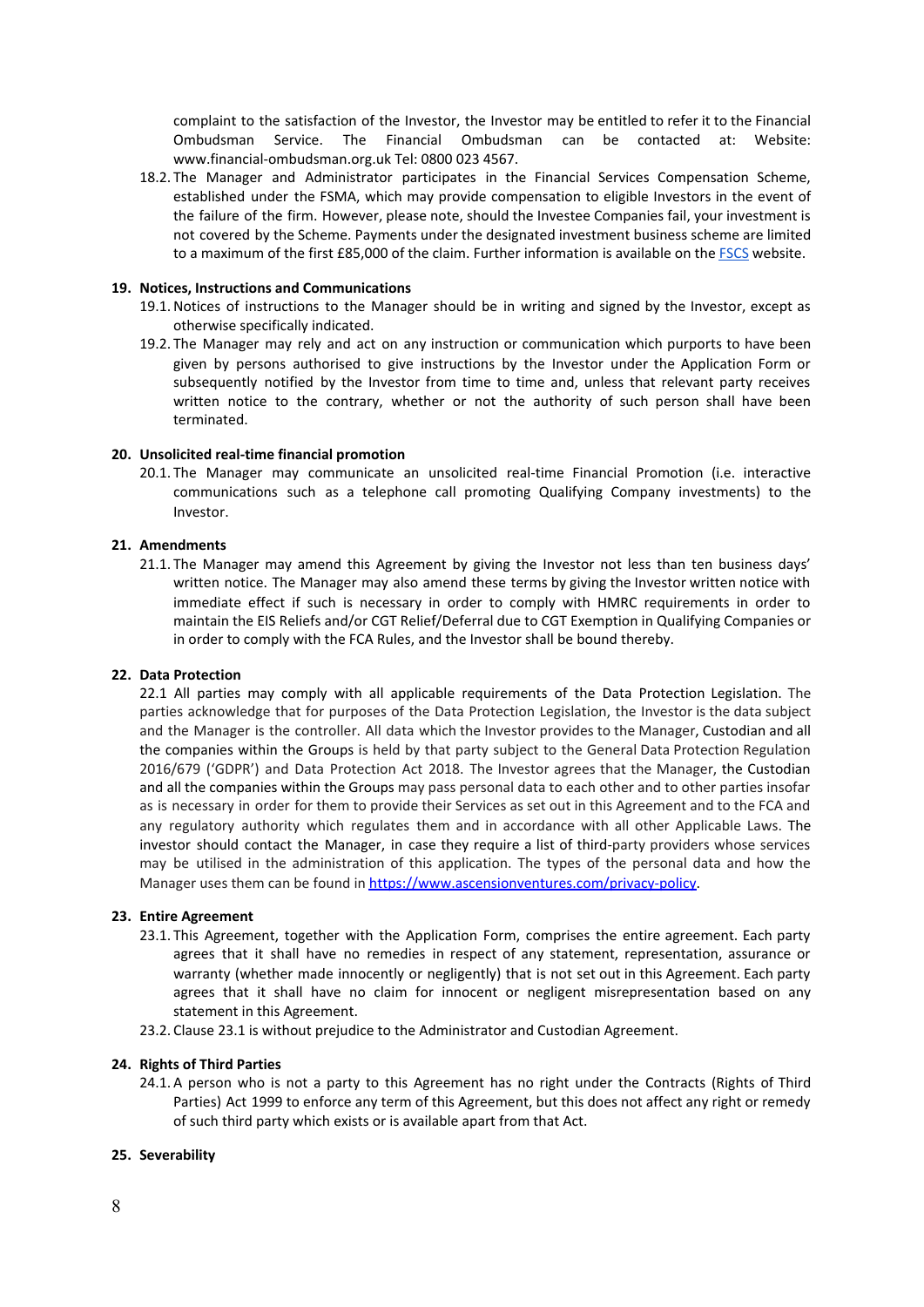25.1. If any term, condition or provision of this Agreement shall be held to be invalid, unlawful or unenforceable to any extent, such term, condition or provision shall not affect the validity, legality or enforceability of the remainder of this Agreement.

#### **26. Governing Law**

26.1. This Agreement and all matters relating thereto shall be governed by and construed in accordance with English Law and the parties submit to the exclusive jurisdiction of the English Courts.

#### **27. Acknowledgement**

27.1. I confirm that I am 18 years of age or older, and personally possess sufficient knowledge, experience and expertise in financial and business matters (including experience with investments of a similar nature to an investment in the Fund) to be capable of evaluating the merits and risks of a subscription in the Fund.

#### **28. Agreements**

28.1 I hereby agree that any term or provision of this Investment Management Agreement, Application Form & Information Memorandum which is invalid or unenforceable in any jurisdiction shall, as to such jurisdiction, be ineffective to the extent of such invalidity or unenforceability without rendering invalid or unenforceable the remaining terms or provisions of this Application Pack or affecting the validity or enforceability of any of the terms or provisions of this Investment Management Agreement, Application Form & Information Memorandum in any other jurisdiction. Whilst the Manager, Administrator & Custodian and the Nominee will comply with the FCA's rules concerning client money under CASS 7 and client assets under CASS 6, the Manager, Administrator & Custodian and the Nominee shall not be liable in the event of an insolvency of any bank with which any funds held by them on behalf of the Fund have been deposited nor in the event of any restriction on their ability to withdraw funds from such bank for reasons which are beyond their control.

- 28.1.1. I have read the Information Memorandum and the Investment Management Agreement, I have understood and I agree to be bound as a party to the terms of the Investment Management Agreement and authorise the Manager to enter into the Custodian & Administrators Agreement on my behalf.
- 28.1.2. I will notify the Manager if I am connected for the purposes of Income Tax Act 2007 sections 163 and 166, 167, 168, 170 and 171 with any company in which the Fund invests.
- 28.1.3. I will notify the Manager if, within three years of the date of issue of shares by an EIS Qualifying Company which are allotted to my portfolio, I become connected with the EIS Qualifying Company or receive value from that company.
- 28.1.4. I agree that in compliance with the FCA rules, telephone calls may be recorded by the Custodian.

#### **29. Use of Personal Information**

- 29.1. By providing personal information as part of your application and by signing this Application Form, you hereby confirm that you consent to the use of your personal information for the duration and for the specified, explicit and legitimate purposes of this Agreement. Except as stated below, the Manager will process lawfully, fairly and in a transparent manner. The Manager will not make the personal information provided by you as part of this Application Form available to any person or entity outside the Ascension group ("the Groups") and where required by law or, if requested, by any regulatory authority having jurisdiction over the Manager.
- 29.2. The Manager will ensure that every reasonable step has been taken to ensure that investor's personal data are kept up to date and adequate, relevant and limited to what is necessary in relation to the purposes of this Agreement. This personal information will be stored on the database which is shared by the Manager, Custodian and all the companies within the Groups.
- 29.3. This personal information may be used by the Manager and/or any member of the Groups to send you details of new and existing products (including by email) unless you notify the Manager in writing that it may not be used in this way.

#### **30. Financial Advisers' Fees** *(Only applicable if advice received from a Financial Adviser)*

30.1. The information below will not be applicable to Investors who invest through a Financial Adviser and have agreed to pay fees directly to the Financial Adviser. Following the FCA's Retail Distribution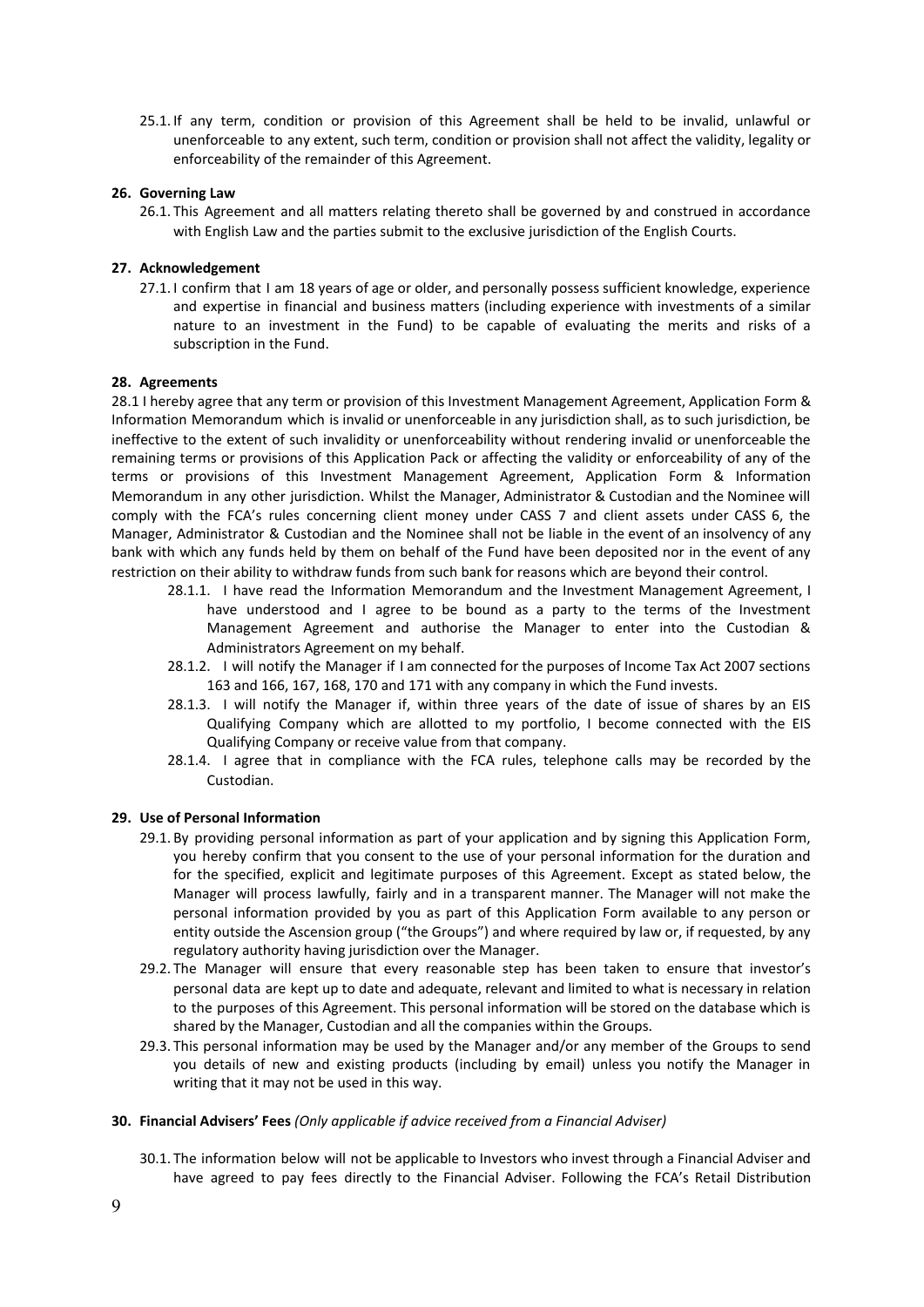Review (RDR), Financial Advisers are no longer permitted to receive a commission for financial advice provided from 1 January 2013 in respect of "retail investment products". The Fund is deemed to be a "retail investment product". Therefore, Financial Advisers who introduce Investors by providing financial advice are now obliged to recover compensation from the Investors in consideration of such advice and no initial commission will be payable. However, subject to express instruction of an Investor, arrangements will be made to pay on the Investor's behalf such one-off advisory fees as the Investors and his Financial Adviser agree (and notify on the Application Form) represents the cost to the Investor of the advice he or she received in relation to the making of this Application. This Financial Adviser Fee will be deducted from Subscriptions and as such will reduce the amount of tax reliefs available to the Investor.

# **31. Investor Declaration**

- 31.1. I have read and understood the PrIIPs KID document.
- 31.2. I consent to you providing an electronic copy of the Investment Management Agreement and the Administration and Custodian Agreement to me.
- I confirm that I have read, understood and agreed with the Terms and Conditions of the Information Memorandum, Application Form, the Administrator and Custodian's Agreement & the Investment Management Agreement, which is the binding contract with you, and give the confirmations and consents therein.
- 31.3. By submitting my Application, I agree with Mainspring's Terms and Conditions (T&Cs) which is their binding contract with you. Mainspring's privacy policy which can be found on their website by clicking [here.](https://www.mainspringfs.com/privacy-statement/) It contains information on how Mainspring collects, processes, stores and shares your data. It also explains why your data is collected and the many rights you have regarding your personal data.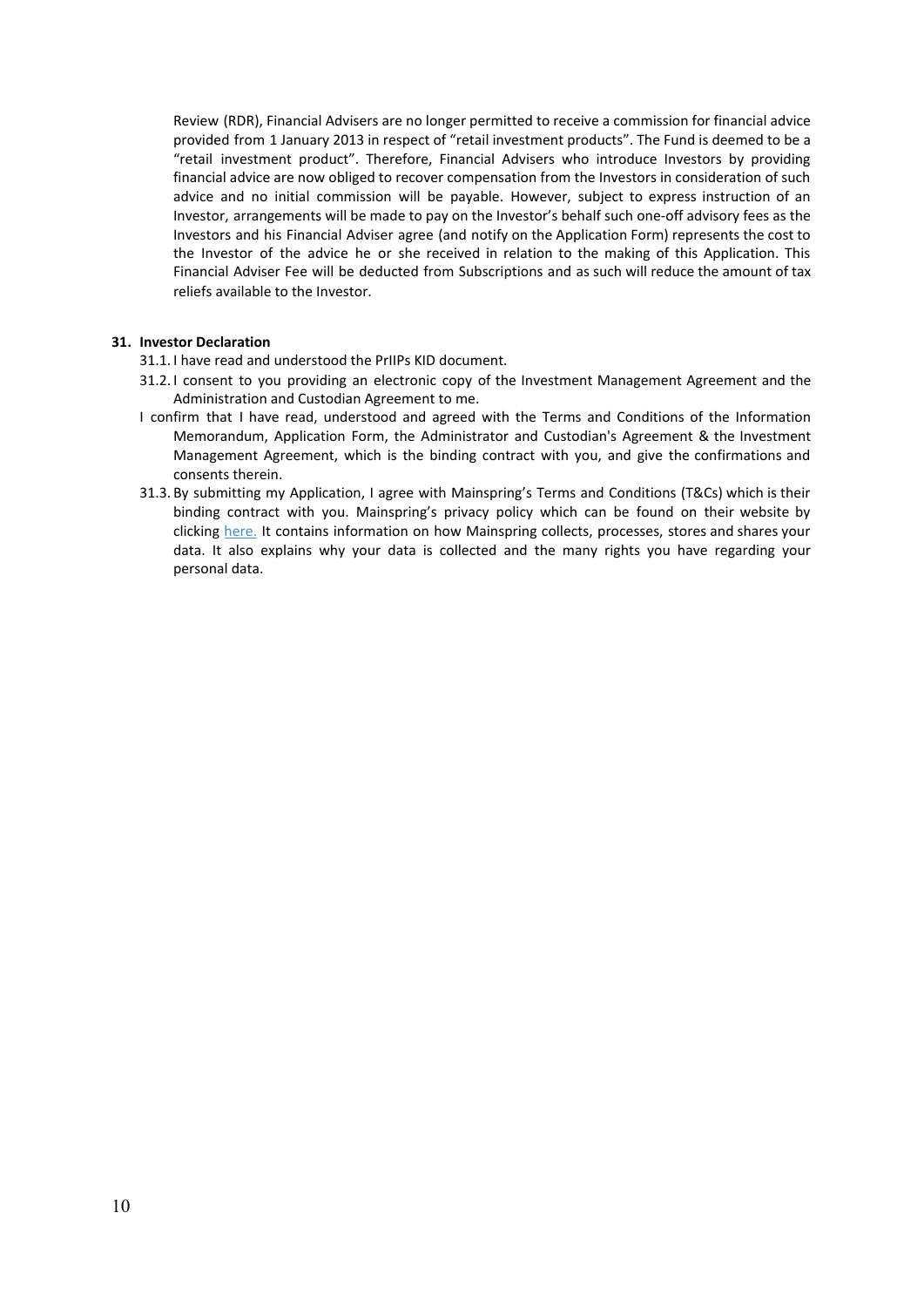# **SCHEDULE 1: INVESTMENT OBJECTIVE AND INVESTMENT RESTRICTIONS**

# **1. Investment Objectives**

1.1. To offer a wide range of investors the opportunity to invest in a diversified portfolio of technology-based venture capital investments with high-growth and social impact potential, in order to provide them with capital to assist in and accelerate their growth. The Manager's aim is to manage the funds subscribed by Investors to produce capital gains within a period of five to eight years, whilst managing risk and to provide Investors with the tax advantages associated with EIS investments.

# **2. Investment Restrictions**

- 2.1. Each Investment will be in a company into which the Manager has conducted appropriate investigations in order to establish whether it meets the Fund's objectives and in respect of which the Manager subsequently decides to invest.
- 2.2. In carrying out its duties under this Agreement in respect of the Fund, regard shall be had, and all reasonable steps will be taken, by the Manager to comply with such policies or restrictions as are required in order to attract EIS Reliefs and CGT Relief/Deferral due to CGT Exemption as may be prescribed by HM Revenue & Customs from time to time in relation to the Qualifying Companies.
- 2.3. In particular, but without prejudice to the generality of the above statements, the criteria for the Fund are as follows:
	- 2.3.1. so far as practicable, each Investment shall be in shares of a Qualifying Company;
	- 2.3.2. so far as is practicable, the Portfolio shall be fully invested (subject to cash retention to meet fees, costs and expenses); and
	- 2.3.3. generally, the Manager reserves the right to return a small surplus of cash if it concludes that it cannot be properly invested for the Investor or considers it to be in the interests of the Investor, having regard to EIS Reliefs for the Investor.
- 2.4. The intention is to disinvest between approximately five and eight years after the Closing Date. In the event of a gradual realisation of Investments prior to termination of the Fund under Clause 15, the cash proceeds of realised Investments will be distributed amongst the Investors in accordance with Clause 6.8 of this Agreement.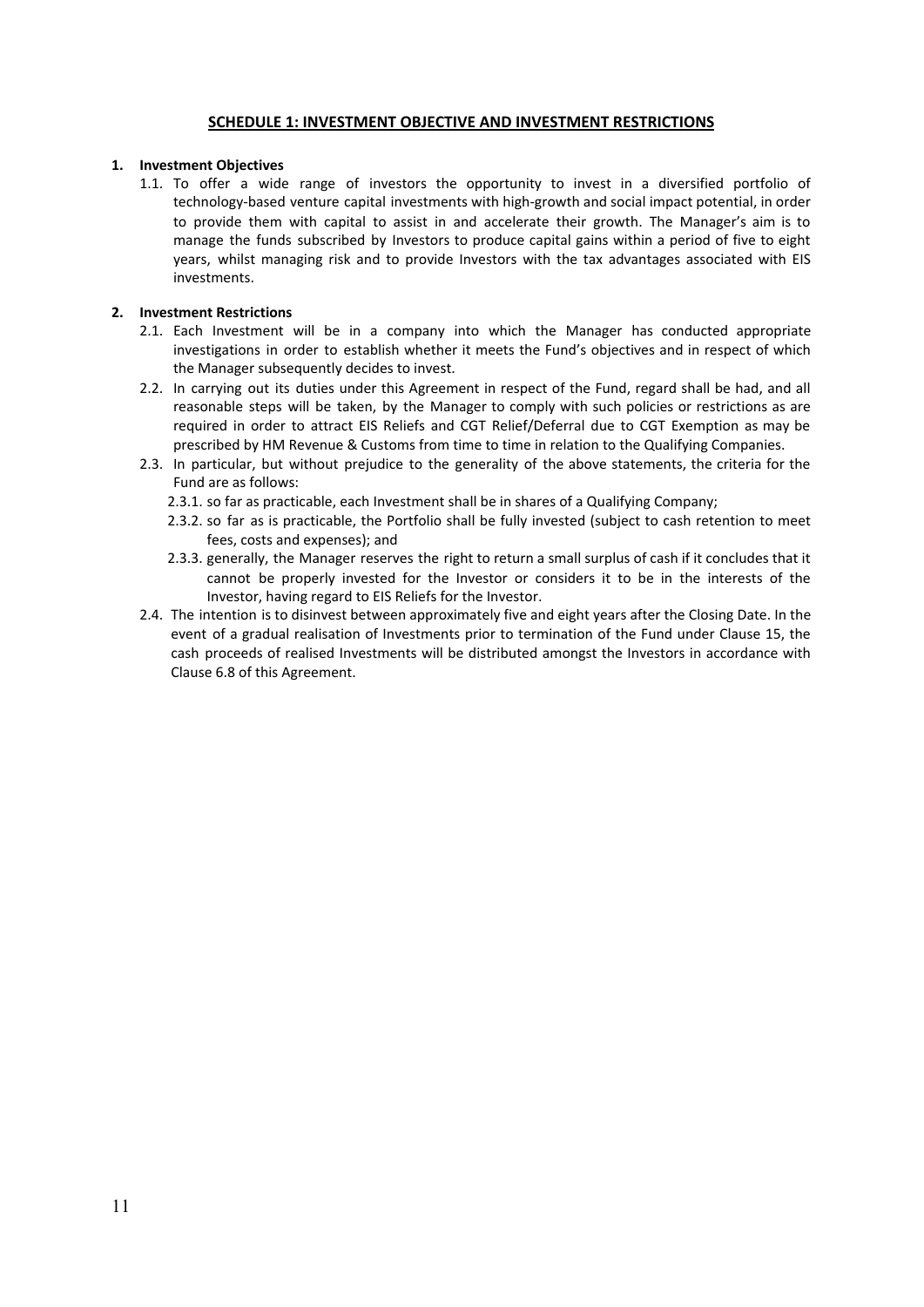# <span id="page-11-0"></span>**SCHEDULE 2: FEES AND EXPENSES IN RESPECT OF THE FUND**

#### **1. Investor Fees and Fund Costs**

# 1.1. **Investor Subscription Fee**

- 1.2. The Manager shall receive an **Investor Subscription Fee** payable by the Investor of 5.0% +VAT (where applicable) at the point of Subscription into the Fund. This fee will be deducted from the initial Investor Subscription amount, unless the Investor requests for it to be paid separately to the Subscription amount. ("**Investor Subscription Fee**").
- 1.3. All costs associated with the setting up of the Fund, including deal execution fees, Custodian and Administration Costs, all legal, issue and start-up costs ("**Fund Costs**") will be met by the Manager.

#### 1.4. **Ongoing Fees payable by the Investor**

The Investor will be liable for the following fees:

#### **1.4.1 Annual Management Fee**

The Investor will pay the Manager an Annual Management Fee equal to 1% of his/her total Subscription amount. The Annual Management Fee will accrue annually in advance from the Closing Date of the Fund, until 5 years from Closing Date (5 years total). The accrued Annual Management Fee will be satisfied from any distribution made by the Fund to the Investor under the terms of this Agreement and such fee shall be deducted after the Transaction Fee (see 1.3.2 below) is deducted and prior to any distribution to the Investor being made and prior to the Performance Fee to the Manager. If there are no distributions from the Fund, then the Investor will not be subject to payment of the accrued Annual Management Fee of 1%.

#### **1.4.2 Transaction Fee**

Prior to any distribution being made to an Investor, in relation to each investment in an Investee Company in the Fund, a transaction fee equal to 0.25% of the total amount available for distribution (prior to the deduction of the Annual Management Fee and Performance Fee in relation to the Fund) will be deducted and will be paid to the Administrator and Custodian. 1.4.3 Additional fees may be due and payable in relation to any **Performance Fee** as set out further in paragraph 2 below.

1.4.4 Additional fees may be due and payable in relation to any **Follow-On Funding Rounds** as set out further in paragraph 3 below.

# **2. Performance Fee**

- 2.1. The Manager shall receive the following Performance Fee payable by the Investor calculated as the sum of:
	- 2.1.1. a Performance Fee of 20% of any return to an Investor above £1.10 per £1 of Subscriptions in the Fund, which only arises when the amount of cumulative cash returned to the investor reached the 110% hurdle rate; and
	- 2.1.2. 10% of any return to an Investor equivalent to an amount above 100% of the gross amount invested by the Investor, via the Fund Nominee structure (as set out in paragraph 3 below), in an Investee Company on completion of any follow-on funding round carried out by an Investee Company following the Investment ("**Follow-On Funding Round**").

# **3. Follow-On Funding Round**

3.1. Following completion of an Investment, in the event that an Investee Company proceeds with a Follow-On Funding Round, the Investors may have the option to take up any pre-emption rights the Fund has via the Fund Nominee structure , or may be indirectly entitled to as the beneficial owner of shares ("**Pre-emption Rights**"), to apply for the subscription of some or all of the shares allocated to them via the Nominee as a result of their Pre-emption Rights in the Follow-On Funding Round.

# 3.2. **Follow-On Funding Round Fee**

The Investor will pay the Manager a 2.5% fee ("**Follow-On Funding Round Fee")**, paid out of the Investors gross Investment amount, for any follow-on investments made through the Fund structure in an Investee Company. Performance Fees and Transaction Fees will apply as per clauses 1 & 2 of Schedule 2 of this Agreement.

#### **4. Other Fees**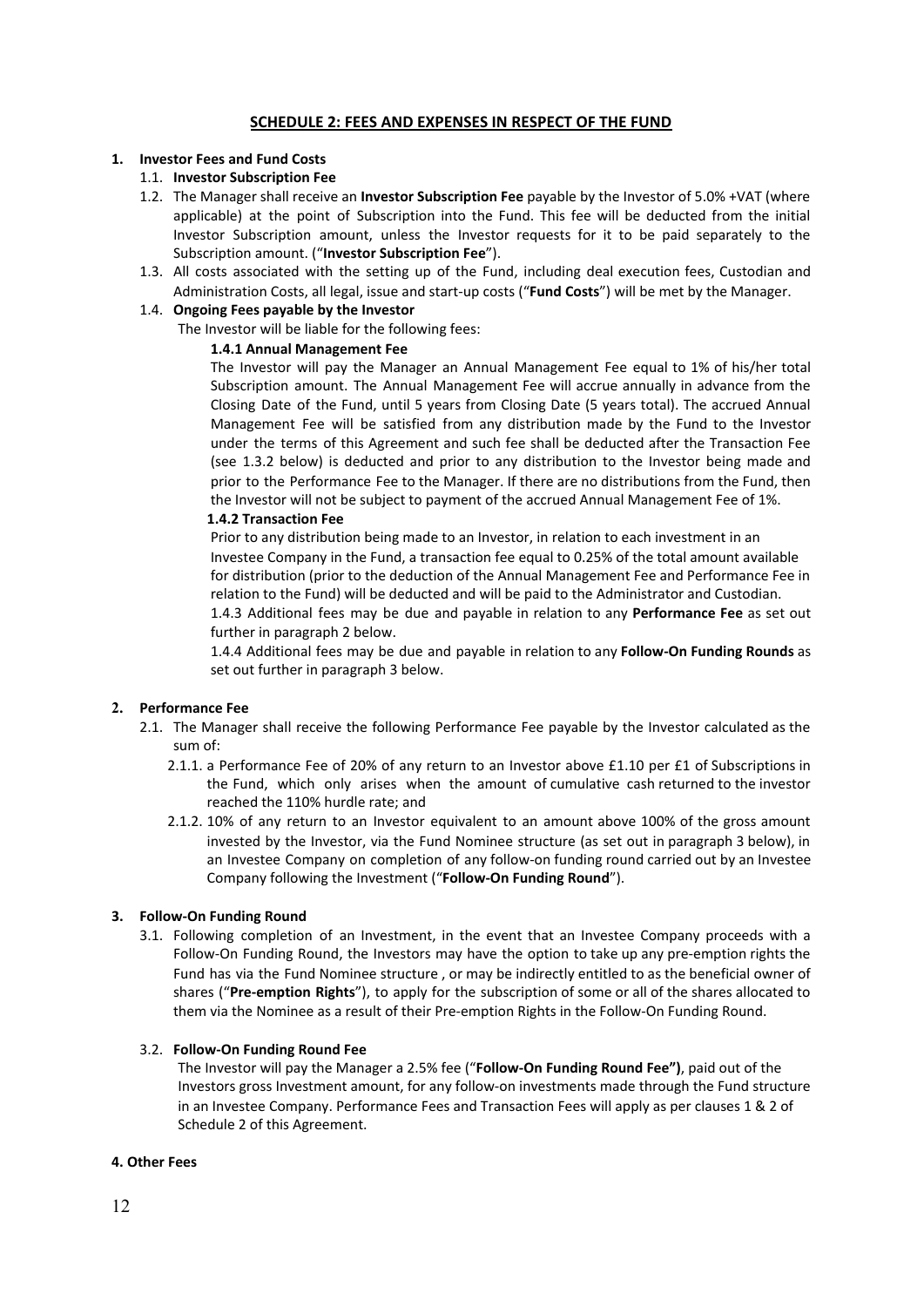- 4.1 The Manager may receive a fee ("**Initial Fee**") payable by Investee Companies up to, around, or equal to 5.0% of amounts invested in the Investee Company by Investors through the Fund and paid to the Manager upon completion of an Investment.
- 4.2 Reasonable arm's length expenses and/or transaction fees incurred by the Manager in managing the Fund and/or the Portfolio may be reimbursed by Investee Companies. These may include due diligence on prospective Investments, audit and reporting, consultancy, and legal advice. Any dispute as to what constitutes a reasonable arm's length expense and/or transaction fee will be determined by the Investment Conflicts Committee.
- 4.3 For the avoidance of doubt, on an early withdrawal of non-cash assets under Clause 15 of this Agreement, the withdrawal would be treated as a "sale" of the Investor's Investments for the purpose of this Schedule 2.

# **5. Financial Advisers' Fees**

In the case of an Investor in respect of which an authorised intermediary has provided financial advice in relation to his/her Application:

- 5.1 on express instruction from the Investor, amounts will be paid to the authorised intermediary to pay on the Investor's behalf such advisory fees as the Investor and his/her authorised intermediary have agreed (and notified to the Administrator and Custodian). This represents the cost to the Investor of the advice he/she received in relation to the making of his/her Application;
- 5.2 such amounts will be deducted from the Investor's subscription and remitted to the authorised intermediary;
- 5.3 if the authorised intermediary's fee includes VAT, the Investor will remain liable for the VAT element thereof, even where arrangements have been made to make and pay the deduction described at paragraph 5.1 of this Schedule 2.

# **6. General**

Fees, costs and expenses are exclusive of any applicable VAT, which shall be payable by Investee Company or the Investor (as applicable) to the Manager.

# **ANNEX: MANAGER'S BEST EXECUTION POLICY (December 2020)**

# **1. Purpose**

This Annex summarises the arrangements put in place by the Manager under the FCA Rules to meet its obligation to take all reasonable steps to obtain the best possible result when executing orders in financial instruments on behalf of clients.